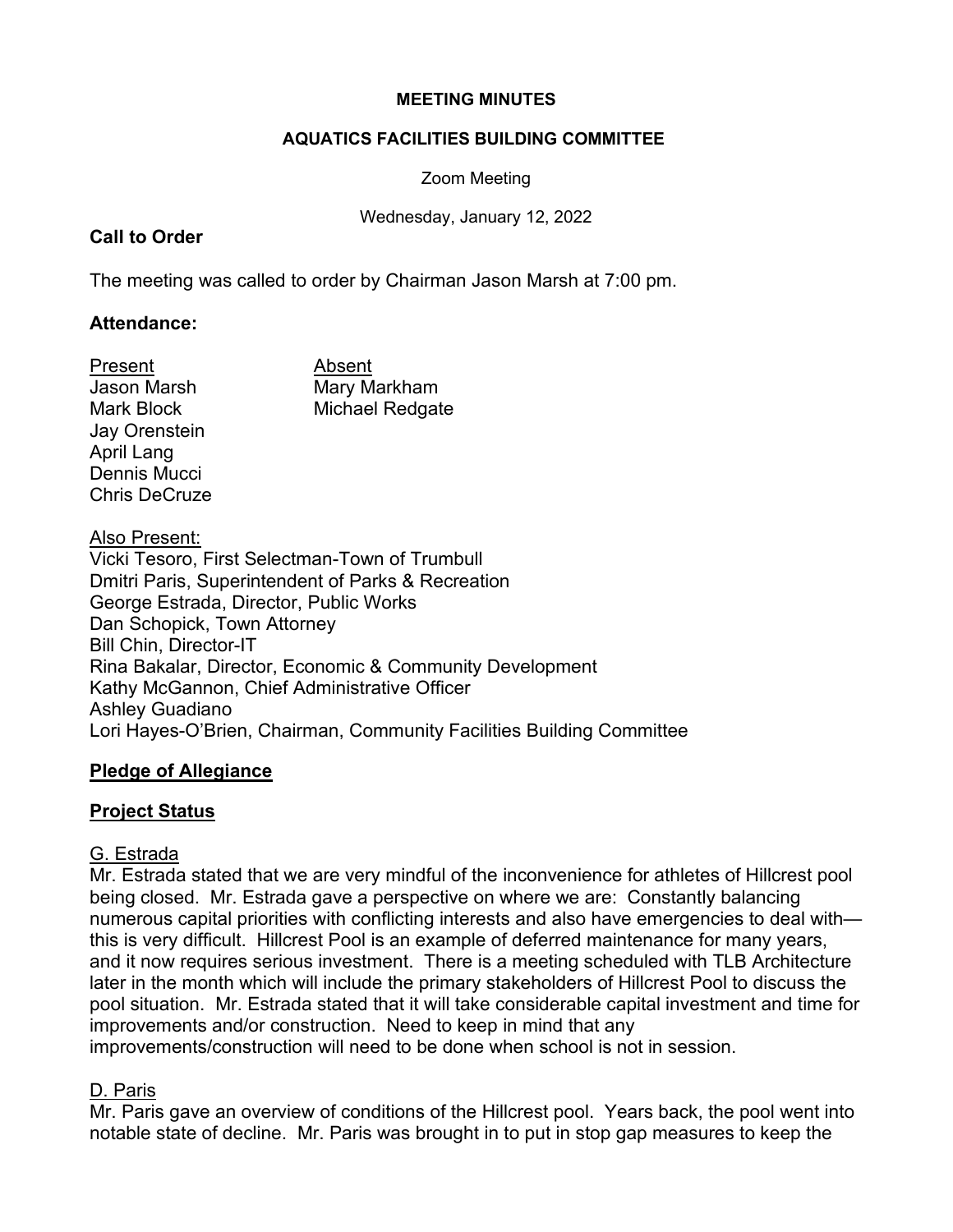pool open until a decision could be made on how to proceed. Early last summer, it was discovered that water was pouring into the underground mechanical room due to fissures developed in wall and that had caused significant mechanical failure. Among other defects, there are also failures along gutter lines thus making it unsafe for personnel working and swimmers using the pool. TLB Architects was engaged as they already have data on the pool and mechanicals, etc. A complete presentation will be in hand in coming week, and it will be presented to stakeholders. At this point, we'll have to apply numbers to what current remediation costs would be for each failure outlined. Then look at numbers and do a cost benefit analysis. This will be a community driven initiative.

Ms. Tesoro stated that she wants everyone to understand that past and current administrations have not let pool languish in disrepair. Everything possble was done to keep the pool open.

## **Public Comment**

Louise Perkins, 58 Old Dyke Rd. – Read attached memo.

Janet Epstein, 76 Old Dyke Rd. – Spoke for neighbor Mary Keane – urged to consider Hardy Lane for aquatics complex**.**

Cathleen Kosak – 59 Brookside Dr. – President of Splash Club. Is in favor of the a competitive pool in Trumbull. Hope Trumbull supports a new facility, but would also like to see the repair of Hillcrest until a new pool is built.

Richard White – 169 Churchill Rd. – Supports new pool. Wants to focus on site selection and getting it rght – volume, traffic, neighborhood. Focus on limiting traffic and preserving neighborhoods.

Adam Reynolds, 42 Canoe Brook Rd. – Spoke on behalf of Pisces. Represents 100 families. Team travels to Norwalk and Orange, the fear is that Trumbull won't have a team if don't have a home pool. Would like to be part of the solution.

Mr. Marsh went over where the committee left off with the pool concept, including the key elements we want in facility. Before its work was suspended due to covid, the committee was working with George Wiles Architects to develop a concept for an aquatics facility. Committee was also looking at a number of sites for pool. Sites narrowed down to Beach Memorial and Tashua Knolls, with committee leaning toward Tashua Knolls and there was a preliminary concept for locating pool at this site.

In the interim a new development has occurred whereas the town acquired land at Hardy Lane. In discussion with Mr. Estrada and Mr. Paris, it is looking like this can be a viable site for an Aquatics/Community Building.

# **Discussion with Town Department Heads**

### G. Estrada

Mr. Estrada presented a map of the Hardy Lane property showing how buildings would fit into this area. He sees a good opportunity to bring together a senior center/ recreation department/aquatics facility all on one location. Synergies of bringing 3 different locations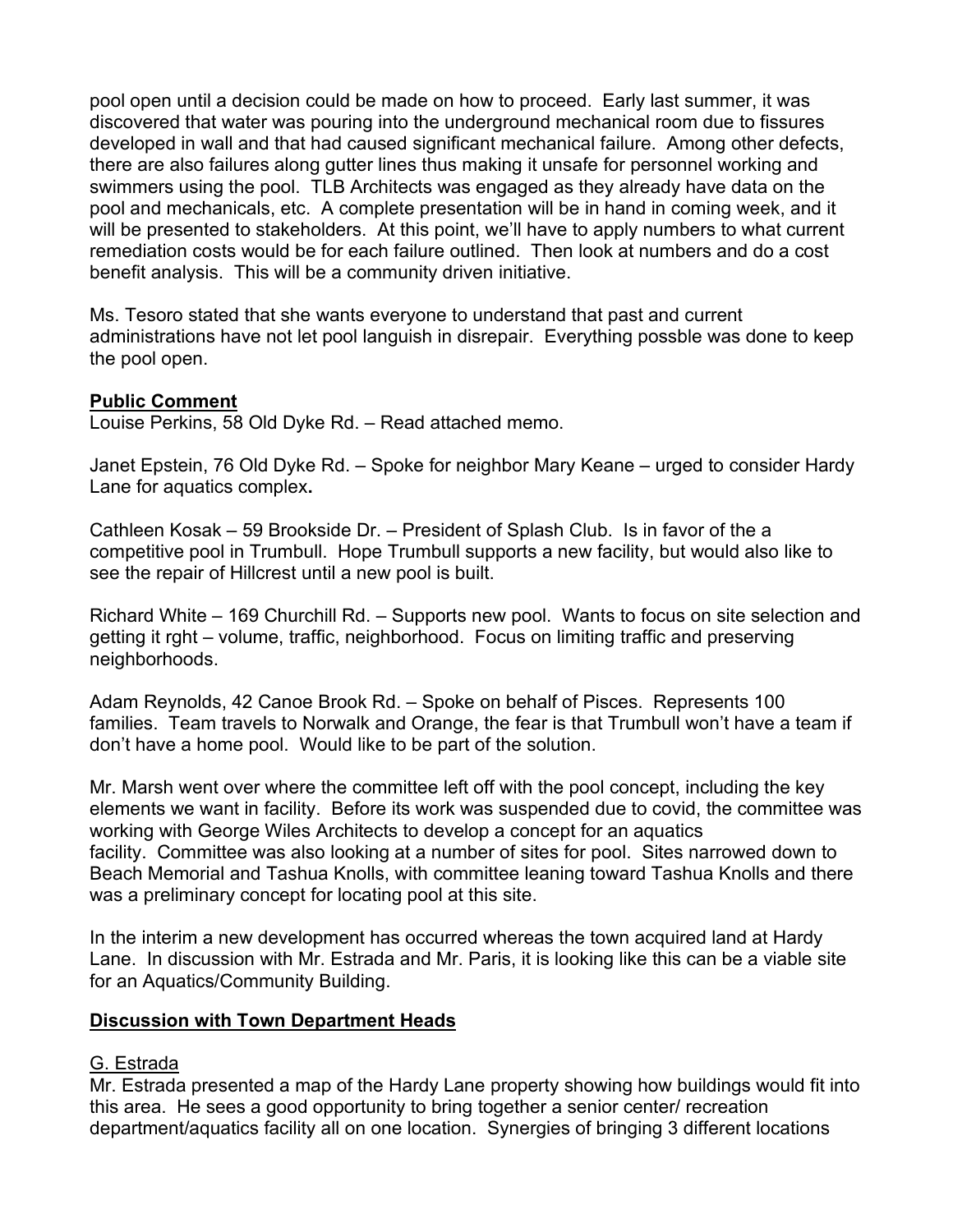into one location would result in efficiencies with mechanical, operational, custodial services. Mr. Estrada stated that from an efficiency standpoint, this deserves serious consideration. The committee would need to engage a design firm. Mr. Estrada stated that there are a few of these types of projects underway in other CT towns.

### D. Paris

Mr. Paris stated that the Hardy Lane location would have many benefits – it's an ideal location and has infrastructure already built in. Although every site has limitations, what ultimately drives cost, hazard, traffic issues, environmental impediment – Hardy Lane has the least of these. Mr. Paris encouraged the committee to take a serious look at this location.

## R. Bakalar

Ms. Bakalar stated that there has been an exhaustive search for a senior/community center and this location is attractive - have 12 acres, it is spacious, centrally located to town, on a bus line. This accessibility would be beneficial in bringing people to Trumbull Center--would have economic spin-off benefits. Ms. Bakalar also gave a history of the purchase of this property purchase.

Mr. Marsh invited Lori Hayes-O'Brien, chairman of the Community Facilities Building Committee to attend the Aquatics Committee meeting to discuss the potential for a combined facility. Town is better serviced in looking at the potential for a combined facility. Ms. Hayes-O'Brien stated that her committee looked at everything that the Hardy Lane property offers and feels it's a good idea to work together with the Aquatics Committee to come up with something wonderful for the town. Also takes away the potential for two committees competing for properties.

Ms. Lang stated that she is supportive of this concept of combining facilities on one site. Mr. Marsh wants Committee to think about and discuss ways to explore this to create a more cohesive and unified community concept.

Mr. Marsh suggested that the committee could meet the  $2<sup>nd</sup>$  Wed. of each month.

### **New Business**: None

### **Adjournment**

Moved by Mr. Block, seconded by Mr. DeCruze to adjourn the meeting at 8:00 pm. Vote: 6-0-0

Submitted by

Marisa Petriello